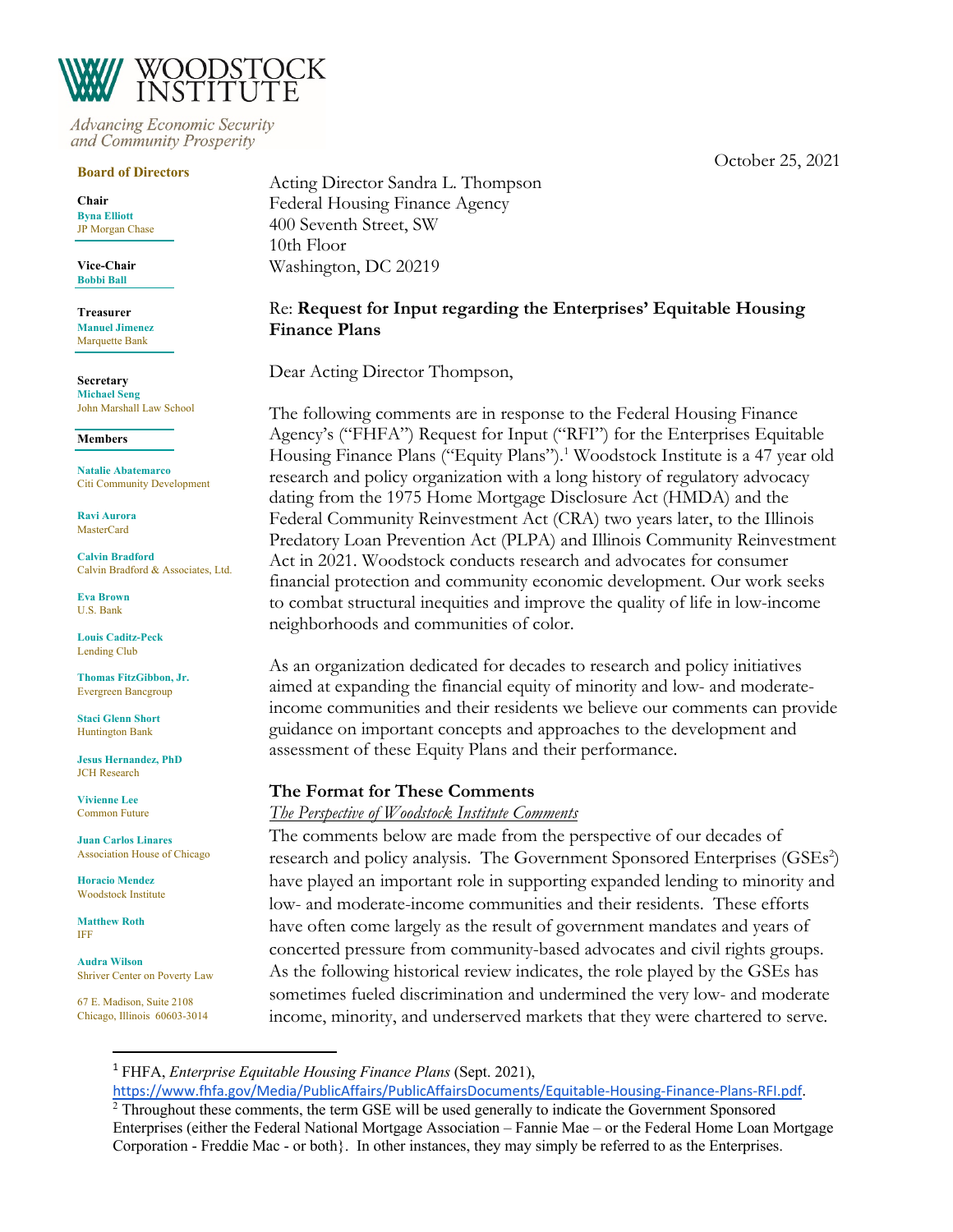This unfortunate history is reflected not only in the distant past, but in the role that the GSEs played in two lending cycles that have devastated minority communities, first in the late 1960s and 1970s and then in their investments in the subprime lending that again gutted minority communities well before the Great Recession.

In this context, we certainly applaud the goals of the Equity Plans. The range of objectives for the Equity Plans is impressive and expansive. As stated in the RFI, the top goals are:

- Reducing the racial or ethnic homeownership gap; and
- Reducing underinvestment or undervaluation in formerly redlined areas that remain racially or ethnically concentrated areas of poverty or otherwise underserved or undervalued.

The additional list of objectives focuses most directly on "reducing racial or ethnic disparities" and "increasing the supply of affordable housing". As the RFI indicates, these goals are already embedded in the affirmative obligations of Federal National Mortgage Association ("Fannie Mae") and the Federal Home Loan Mortgage Corporation ("Freddie Mac") as reflected in their charters and in the requirements of the Housing and Community Development Act of 1992. The affirmative fair housing and affordable housing goals in the 1992 Act, however, did not stop the GSEs from supporting the toxic subprime lending that disproportionately robbed minority communities of their wealth once again.

The Equity Plans represent a clear identification and expansion of these existing obligations in a process designed to add transparency and accountability. Whether they lead to more effective efforts to overcome discrimination and provide for sustainable affordable housing depends in part on understanding the failures of the past and the actions to overcome these failures in the Equity Plans.

#### *The Structure of the Comments*

The thrust of our comments is to identify policies and practices that either failed to take advantage of "sound" fair and affordable lending opportunities or that actually contributed to the exploitation and undermining of the economic growth of the communities where they were made.

These comments begin with a statement of the key issues that we believe need to be addressed if the Equity Plans are to overcome past failures and provide robust advances in fair, sustainable, and truly affordable mortgage lending that benefits both homeowners and renters. This is followed by a history of the role the GSEs have played in activities and programs that have unfortunately supported the racially segregated mortgage markets and contributed to discrimination and racial exploitation. The Equity Plans need to recognize this history and be structured in a manner that the failings of the past are not repeated. The final section provides examples of how necessary issues can be addressed in the goals and objectives listed in the RFI.

The sections are:

- **Key Issues that Need to Be Addressed in the Equity Plans -** This section focuses on key issues that need to be addressed in the Equity Plans. These include:
	- o *The Primacy of Listening to the Affected Communities;*
	- o *The Need to Distinguish Between Scale versus Sustainability;*
	- o *The Misuse of the Term Affordable versus Sustainable;*
	- o *The Need to Understand the Difference between Fair Lending and Minority Lending;*
	- o *The Need to Identify Fair, Affordable, and Sustainable Lending Practices and Programs that Are Scalable;*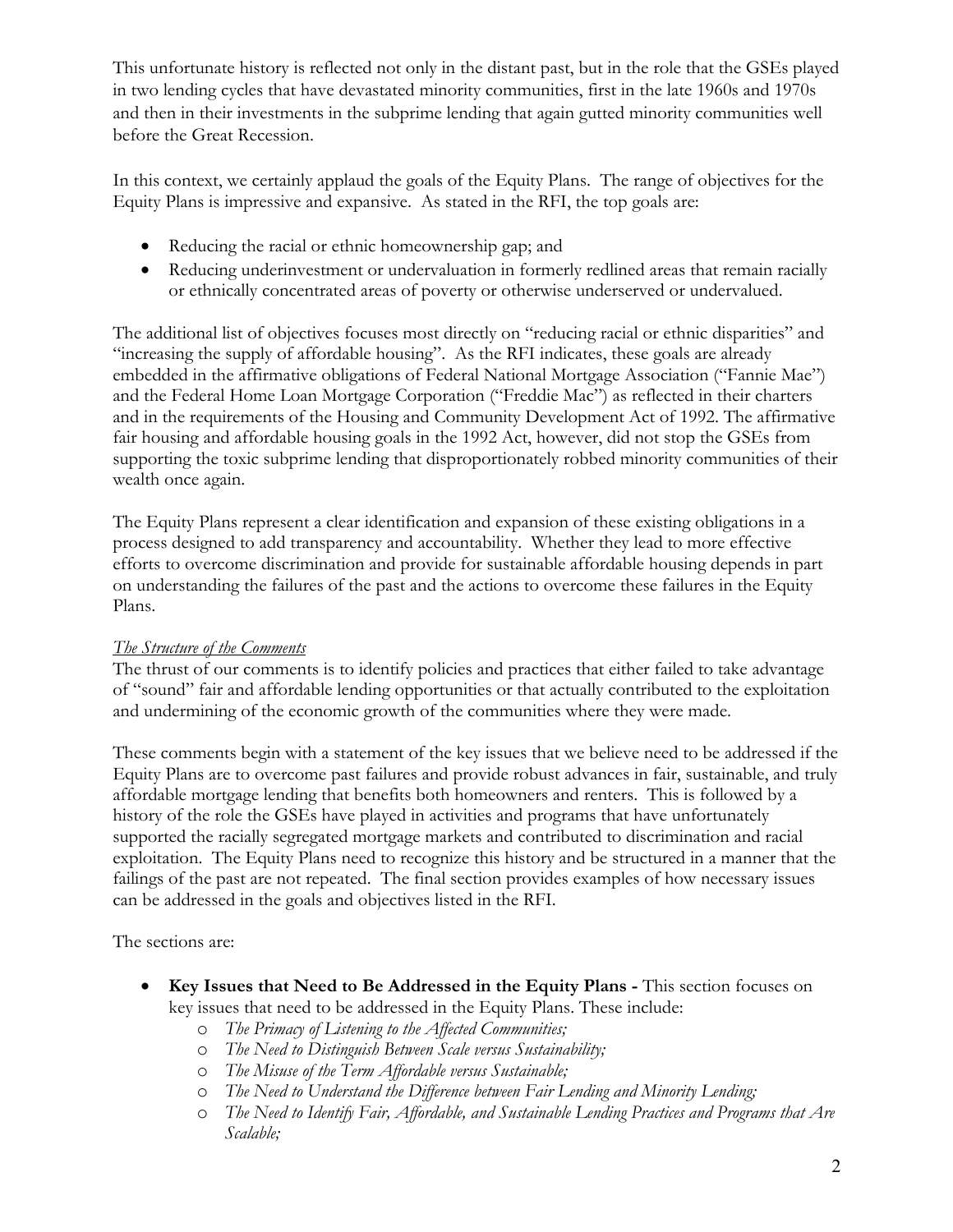- o *The Need for Fair Lending Actions to Be Subject to Evaluation by Outside Agents with Experience Enforcing Fair Housing, Fair Lending, and Civil Rights Laws; and*
- o *The Need for the Equity Plans to Be Accompanied by Public Disclosure of Data Adequate for the Public to Participate Effectively in the Assessment of the Plans and the Resulting Performance*.

## • **The Racial History of the GSEs**

- o *The Creation and Role of Fannie Mae Beginning in the Jim Crow Era;*
- o *Cities Destroyed for Cash and the Role of Fannie Mae;*
- o *Continuing Racial Issues in the Conventional Markets;*
- o *The GSEs and the Great Recession;* and,
- o *Historical Summary*

#### **Examples of How Key Issues Can Be Addressed in Serving the Goals and Objectives of the RFI.**

#### **Section I - Key Issues that Need to Be Addressed in the Equity Plans:**

#### *The Primacy of Listening to the Affected Communities*

Given our history working with organizations in minority, diverse, and underserved communities, we have found that they have the most comprehensive understanding of their mortgage needs. They experience firsthand the impacts – both positive and negative – from the mortgage markets. It has been the community-based social action and development organizations, local housing counseling and support programs, their coalitions and national organizations, and civil rights advocates and attorneys that have continually challenged discriminatory and abusive policies and practices and provided the models for sound, fair, and equity-building mortgage programs.

Therefore, our first comment is for FHFA to listen most carefully to the recommendations of these groups as they identify examples of the most effective lending programs and policies and as they challenge policies and practices that compound and support discrimination and undermine sound affordable lending.

#### *The Need to Distinguish Between Scale versus Sustainability*

Almost by their very existence, whatever the Enterprises do meets the goal of increasing the supply of housing finance. The issue is to make sure that what is supported is "sound", affordable, and fair, not simply scalable. In the past, the metrics were focused on increasing the *scale* of lending in particular markets. Volume alone too often supported abusive, fraudulent, and discriminatory lending in spite of the obligation of the Enterprises to operate in a safe and sound manner. It is important to reconsider the haphazard use of the term "sound" in spite of its technical place in the GSEs' charter obligations and the Housing and Community Development Act of 1992. References to "sound" lending have too often been used to exclude the very markets that are defined as the focus of the Equity Plans.

The exploitation of minorities and low- and moderate-income borrowers has too often been used to falsely blame them for the failures in the markets by blindly claiming that lending to them is innately unsound. In a practical and applied sense, the term "*sustainable*" more accurately describes both what is necessary to build wealth in minority and low- and moderate-income communities and what should be the nature of the metrics for assessing the quality of the GSEs' activities in meeting their goals.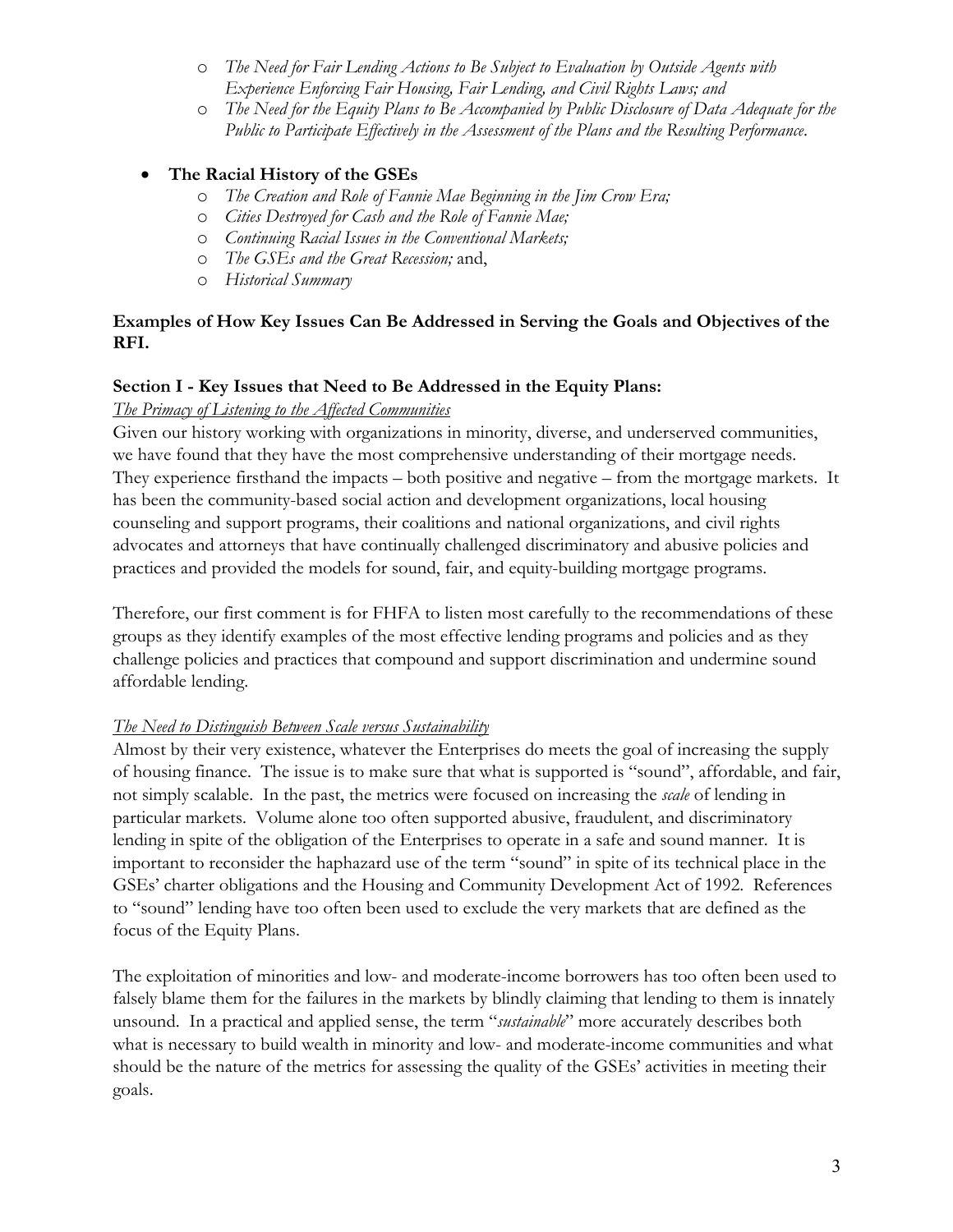## *The Misuse of the Term Affordable versus Sustainable*

Loans that are defined as "affordable" are too often defined simply as loans that are made to lowand moderate-income borrowers or areas without consideration of whether they really are manageable and sustainable and do not incorporate abusive, deceptive, or fraudulent underwriting conditions. For example, during the growth of the subprime market the Federal bank regulatory agencies counted all loans made in low- and moderate-income areas for positive consideration under the CRA even though massive numbers of those loans were subprime loans with toxic conditions that contributed to individual foreclosures and undermined the economic health of the communities where they were made. Likewise, thousands of the loans counted toward the GSEs' affordable housing goals before the Great Recession also contained toxic terms and fraudulent underwriting that contributed to the destruction of the communities where they were located.

#### *The Need to Understand the Difference between Fair Lending and Minority Lending*

Metrics for service to minority borrowers and minority communities need to be clearly distinguished from the pure volume of loans to these markets. That is, the questions of sustainability and affordability must be incorporated into any metrics related to minority lending. During both the FHA scandals of the 1960s and 1970s and the subprime abuses of the 1990s and first decade of the 2000s, the GSEs increased the volume of lending in minority markets. The massive levels of foreclosure and the devastating impact on the individuals and their communities, however, attest to the need to distinguish between the volume of loans made to minorities and in minority communities and the sustainability of those loans that is required to build wealth and provide equity.<sup>3</sup>

#### *The Need to Identify Fair, Affordable, and Sustainable Lending Practices and Programs that Are Scalable*

The essential purpose of the Enterprises is to expand the market for sustainable loans. While it is important to identify special programs that support fair, affordable, and sustainable lending, it is equally important to identify the ways in which these programs can be made "scalable". This is a complex challenge as different regions, metropolitan and rural areas, and local communities have different needs and different forms of housing and ownership and rental markets.

Some programs, such as NeighborWorks America, can increase the scale of lending based on a general national model that also provides for flexibility to meet different needs in different markets. While this may represent one of the classic models of a scalable program for supporting sustainable affordable housing in low- and moderate-income and minority communities, one needs to recall that it began as a local program, in Pittsburgh.

It has generally been the local programs (from counseling for home mortgage applicants, to legal assistance for borrowers threatened with foreclosure, to the management and sale of foreclosed properties) that have formed the base of successful scalable programs. What has grown into NeighborWorks America is a reflection of the potential for many successful sustainable programs that provide lending and support services all across the country in different communities. The

<sup>3</sup> See, for example, Ellen Schloemer, Wei Li, Keith Ernst, and Kathleen Keest, *Losing Ground: Foreclosures in the Subprime Market and Their Cost to Homeowners*, Center for Responsible Lending, December 2006; Center for Responsible Lending, *Subprime Lending is a Net Drain on Homeownership*, CRL Issue Paper No 14, March 27, 2007; and, Dan Immergluck and Geoff Smith, *There Goes the Neighborhood: The Effect of Single-Family Mortgage Foreclosures on Property Values*, The Woodstock Institute, June 2005.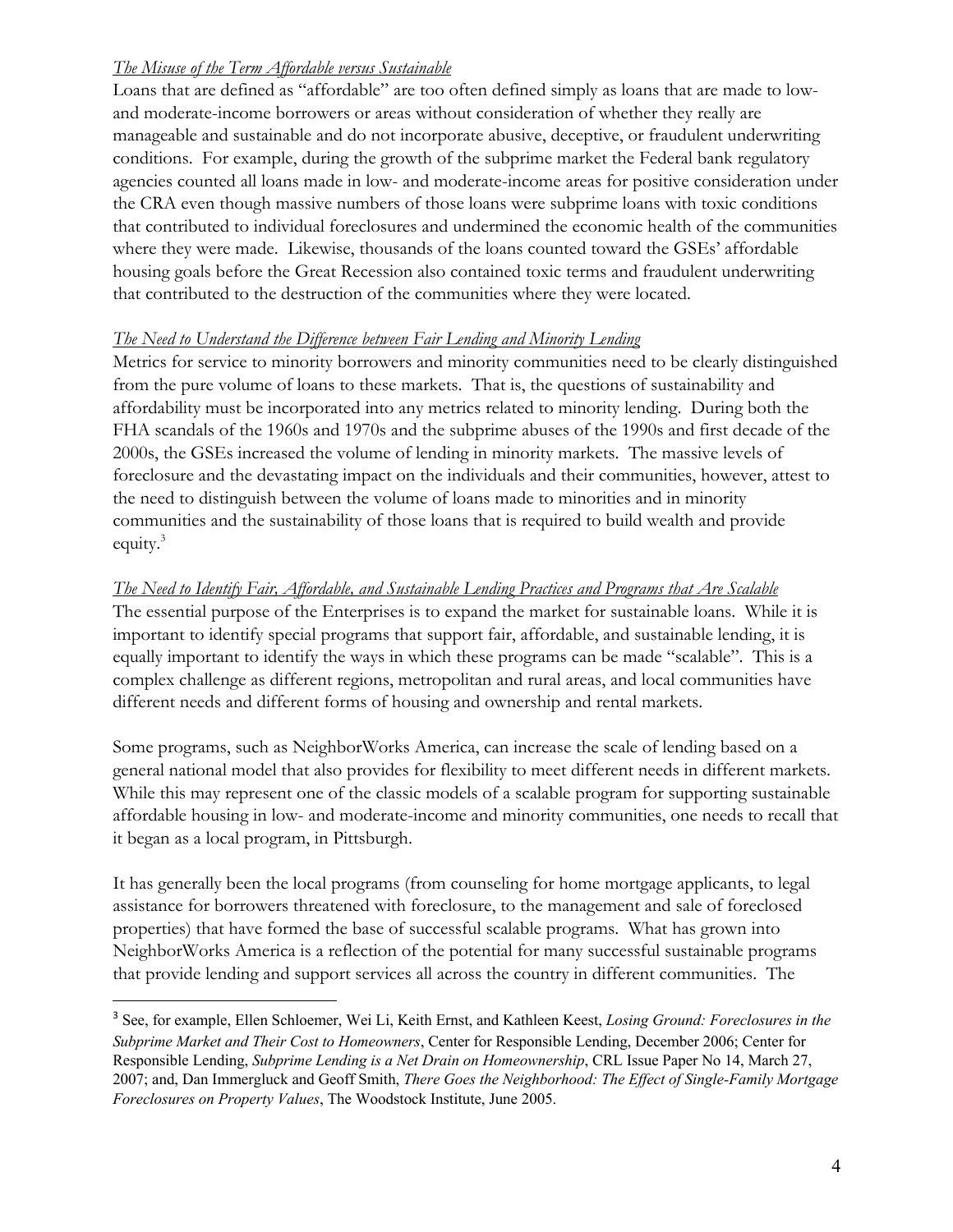Community Development Finance Institution industry (CDFIs) has its roots in South Shore Bank, purchased through a consortium of local activists in Chicago seeking to use the structure of a bank for community development. For the GSEs, one needs to note that the various forms of the current GSEs' low down payment, first-time buyer, and affordable housing programs are actually evolutions from the original Community Homebuyers Program that came from a partnership between National People's Action (NPA), GE Mortgage Insurance Company, and Fannie Mae.

In sum, sustainable and affordable reinvestment and loan programs were not created by the GSEs or by other government agencies. They were developed at the grass roots by community-based stakeholders, lending and other mortgage industry partners, affordable housing developers, and, at times, civil rights and legal assistance attorneys. Therefore, the program development and evaluation requirements of the Equity Plans not only need to "*include*" these groups but they also need to prioritize their roles. These groups need to play a major role in the development of the plans, the programs, the evaluation metrics, and the analysis and evaluation of the outcomes.

Therefore, it is important that the process for input from community stakeholders be more than a casual one. The "public comment" process is simply not adequate to create the interactions and consultations necessary to search out and assess the prospects for adopting and expanding the full range of lending related programs that will be required to ensure that the activities in the Equity Plans and their evaluation metrics serve to make more than modest increases in existing patterns.

#### *The Need for Fair Lending Actions to Be Subject to Evaluation by Outside Agents with Experience Enforcing Fair Housing, Fair Lending, and Civil Rights Laws*

Given the history of the GSEs beginning with the creation of Fannie Mae in the Jim Crow era and their role in the Federal Housing Administration (FHA) scandals and the subprime abuses, it seems that there has been a limited recognition of either their discriminatory behavior or the types of activities that would affirmatively advance fair lending.<sup>4</sup> Therefore, it is important that issues of fair lending be raised and evaluated by outside agents with the most experience in fair housing and fair lending in addition to providing a senior management role to the offices of fair housing and equitable housing in each GSE.

Well over a decade ago, Fannie Mae held a multi-day fair lending conference at Airlie House in Virginia. Representatives were invited from the civil rights, fair housing, government enforcement and lending industry sectors. Over several days, Fannie Mae assembled panels that raised fair housing issues related both to the overall mortgage market and to the activities of Fannie Mae itself. Travel support and accommodations were provided to make sure that budget limitations did not restrict the range of participants.

This began a series of annual fair housing conferences which continued for some time to bring together organizations, agencies, and individuals with fair housing concerns about Fannie Mae's activities and programs. Meanwhile, Freddie Mac made no comparable effort. Over time, however, the level of support and scope of the Fannie Mae conferences diminished. What began as an openended forum for raising fair housing issues eventually evolved into a conference where criticism of Fannie Mae was avoided. In the end, it became a marketing platform for many subprime lenders. It was abandoned with the coming of the Great Recession.

<sup>4</sup> Only after the FHA scandals and after the anti-redlining movement created pressure for reform did Fannie Mae recognize the impacts of redlining. See, Federal National Mortgage Association, *Redlining: A Special Report by FNMA*, 1976,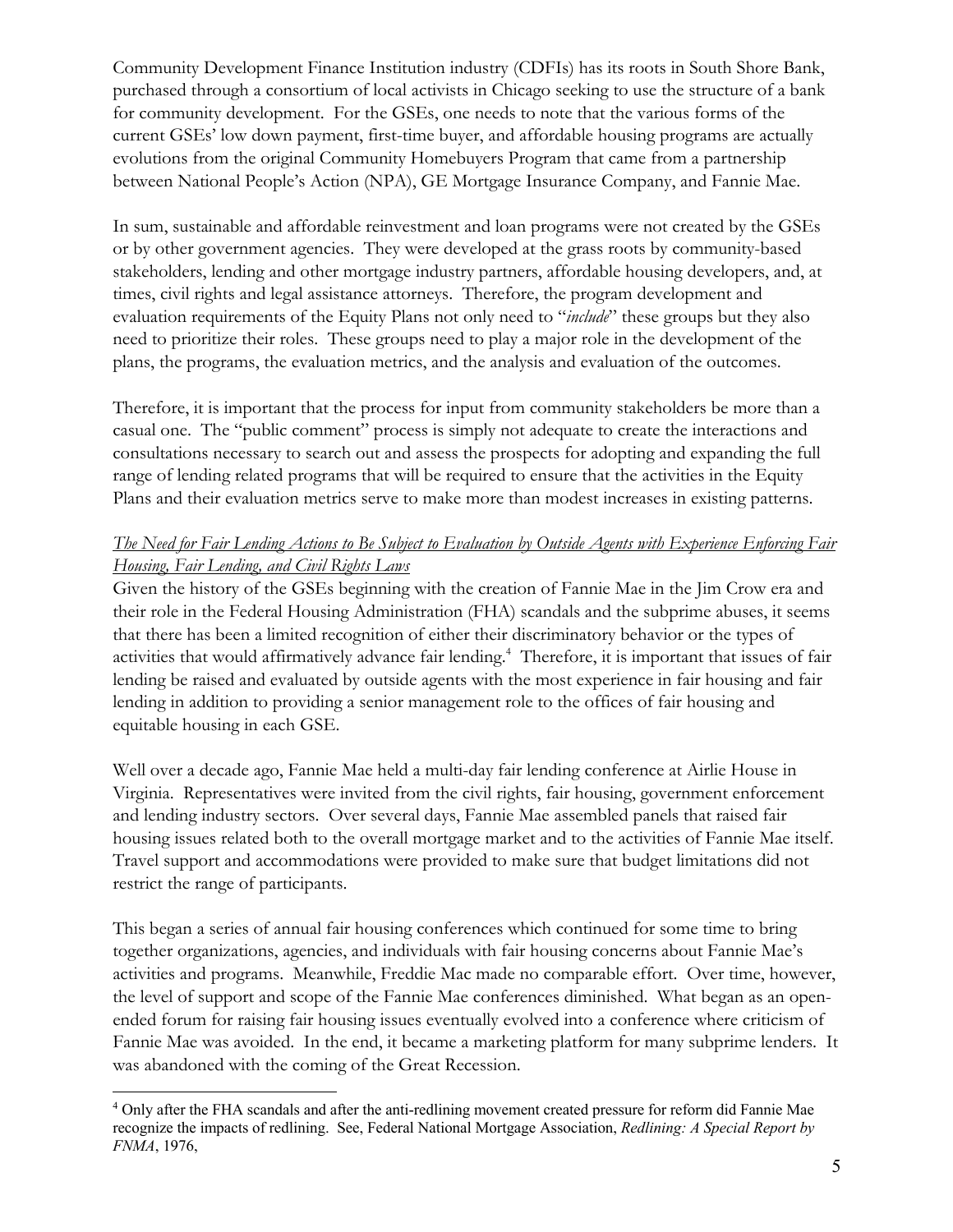## *The Need for the Equity Plans to Be Accompanied by Public Disclosure of Data Adequate for the Public to Participate Effectively in the Assessment of the Plans and the Resulting Performance*

The RFI for the Equity Plans proposes the development of "metrics" to assess the performance of the Enterprises and to help define market issues. It is critically important that the data related to these metrics be made available to the public with support that seeks to democratize the data to make it as easy to use as possible for the widest range of concerned stakeholders. Currently, the information that the GSEs provide in the annual affordable housing reports to Congress is cursory. While some data tables provide data by state, the data are generally provided simply on a national level.

There can be no meaningful input from community stakeholders if they are not provided with reasonable data that defines critical aspects of the purchasing practices of the GSEs and the sellers of those loans as well as the status of these loans over time. Given the influence that the GSEs have on the mortgage markets, the public data should be easy to locate, easy to download, and include documents that clearly and fully define the data fields and codes.

## **Section II – The Racial History of the GSEs**

## *The Creation and Role of Fannie Mae Beginning in the Jim Crow Era*

Current historians have been active in tracing mortgage redlining to the neighborhood risk maps created by the Home Owners' Loan Corporation during the Depression and subsequently adopted by the Federal Housing Administration for making FHA loans. These maps graded neighborhood risk categories and colored in red neighborhoods claimed to pose a high risk to lenders. In response to this history, one of the main goals of the Equity Plans in the RFI is "reducing underinvestment or undervaluation in formerly redlined areas".

The maps were developed by Social Darwinists who created the School of Human Ecology at the University of Chicago in the 1920s. They imposed racist interpretations onto models of neighborhood life cycles and real estate values. These models defined racial change as the critical force that caused decline in older neighborhoods. Robert Park, the leader of the school wrote:

*In the great city of the poor, the vicious and the delinquent, crushed together in an unhealthful and contagious intimacy, breed in and in, soul and body, so that it has often occurred to me that those long generations of the Jukes and the Tribes of Ishmael would not show such a persistent and distressing uniformity of vice, crime, and poverty unless they were peculiarly fit for the environment in which they are condemned to exist.5*

Two of his colleagues, Homer Hoyt and Frederick Babcock, transformed these racist models into principles of real estate valuation. In his 1932 book *The Valuation of Real Estate*, Babcock wrote:

*The (filtering) process can be described as inevitable in all residential districts. Given time, all such areas become decadent districts or slums occupied by the poorest, most incompetent, and least desirable groups in the city. Ragged urchins play on marquetry floors.*

Two pages later he adds*, "…there is one difference in people, namely race, which can result in very rapid decline."6*

<sup>5</sup> Robert E. Park, Ernest W. Burgess and Roderick McKenzie, *The City*, University of Chicago Press, 1925, at page 45.

<sup>6</sup> Frederick Babcock, *The Valuation of Real Estate*, McGraw Book Company, 1932, at pages 89 and 91.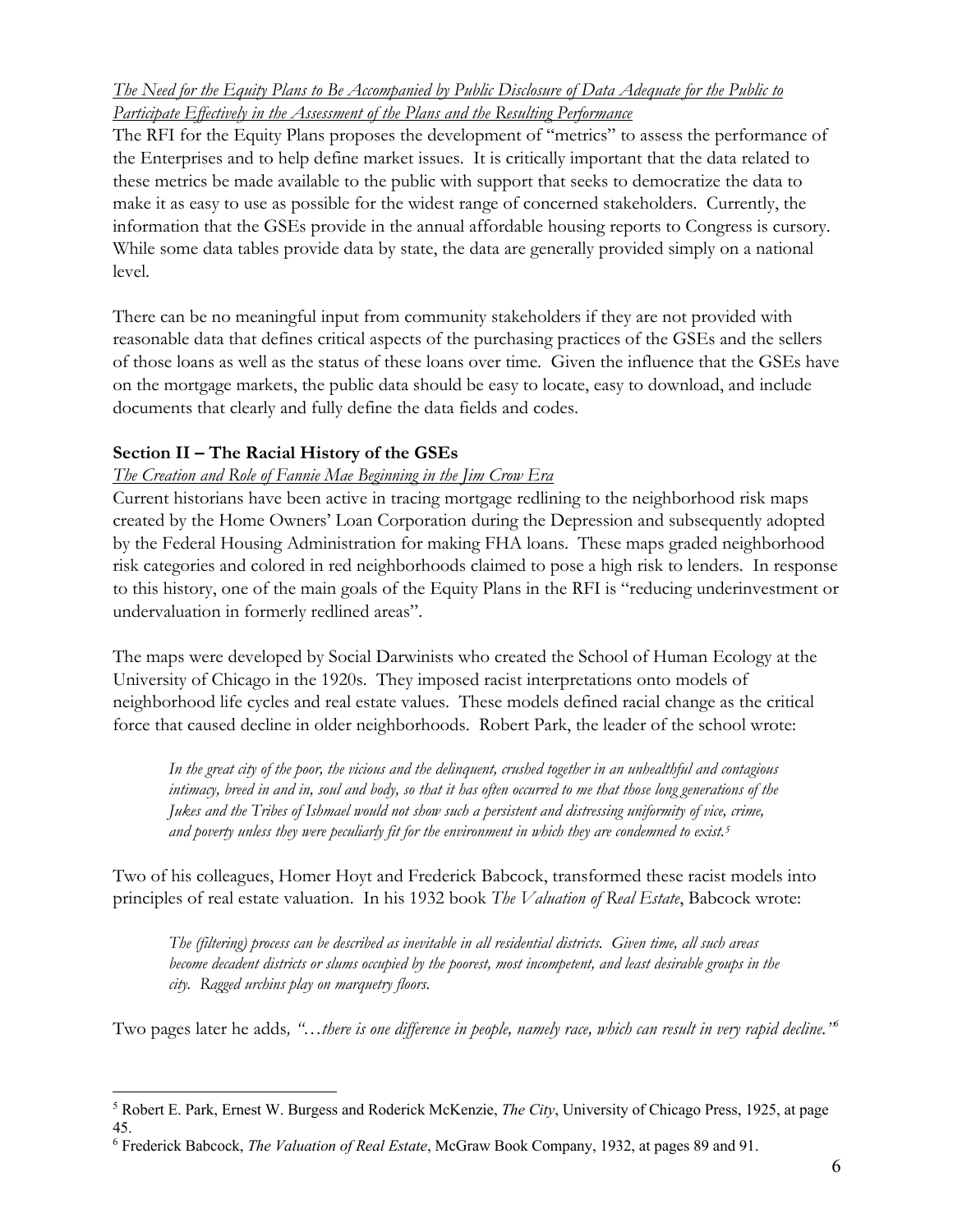In his 1933 book *One Hundred Years of Land Values in Chicago*, Homer Hoyt published a list of the racial groups that were ranked from the best to the worst in terms of neighborhood values. That list is:

- 1. English, Germans, Scotch, Irish, Scandinavians
- 2. Northern Italians
- 3. Bohemians or Czechs
- 4. Poles
- 5. Lithuanians
- 6. Greeks
- 7. Russians, Jews (lower class)
- 8. South Italians
- 9. Negroes
- 10. Mexicans<sup>7</sup>

In 1932, the National Association of Real Estate Boards created the first professional appraisal organization, the American Institute of Real Estate Appraisers (AIREA). The AIREA's first book on appraisal was published in 1935. It instructed appraisers to take account the racial composition of the neighborhood and assess the "infiltration of inharmonious racial groups". This reflected the language of the Human Ecology School and the consideration of race from another book by Frederick Babcock in 1924, *The Appraisal of Real Estate*. 8

These models were incorporated into the practices of the fledgling Federal Housing Administration which hired Homer Hoyt sand Fredrick Babcock to develop and administer their appraisal and underwriting guides. In 1938, to support the FHA mortgage insurance program and provide stability for the mortgage markets, Congress created the Federal National Mortgage Association (Fannie Mae). Its role was to purchase FHA-insured mortgages so that lenders could expand the mortgage market by selling these loans and originating additional mortgages.

In this form, Fannie Mae fueled the growth of home lending and homeownership through FHA's new forms of mortgages that were more affordable and that protected the lenders from foreclosure risks. But because of the racial redlining in the FHA programs and the parallel discrimination built into the conventional market by the appraisal and real estate sales industry, Fannie Mae fueled a white mortgage market while simultaneously cutting minorities and minority communities off from the kinds of mortgage lending that was both affordable and that provided for building equity through homeownership. Up until the time of the civil rights movement in the 1960s, minority and racially changing communities were cut off from mainstream sources of mortgage lending and were left to what one historian defined as "the underworld of real estate finance".<sup>9</sup>

#### *Cities Destroyed for Cash and the Role of Fannie Mae*

With increasing pressure of the civil rights movement and in response to the urban riots in the 1960s, the FHA began expanding its lending into minority markets. By the time of the passage of the Fair Housing Act in 1968, FHA had reversed its redlining practices. With additional new programs from Congress, it began infusing minority markets and racially changing areas with FHA

<sup>7</sup> Homer Hoyt, *One Hundred Years of Land Values in Chicago*, University of Chicago Press, at page 316.

<sup>8</sup> See Warren Dennis and Charles Field, *Discrimination in the Finance of Dwellings: A Report to the United States Department of Housing and Urban Development Regarding Proposed Fair Lending Regulations*, Troy, Maling & Pottinger, P.C., Washington, D.C., Technical Support Paper #3, at page 9.

<sup>9</sup> Frederick Case, *Inner City Housing and Private Enterprise*, Praeger, 1972.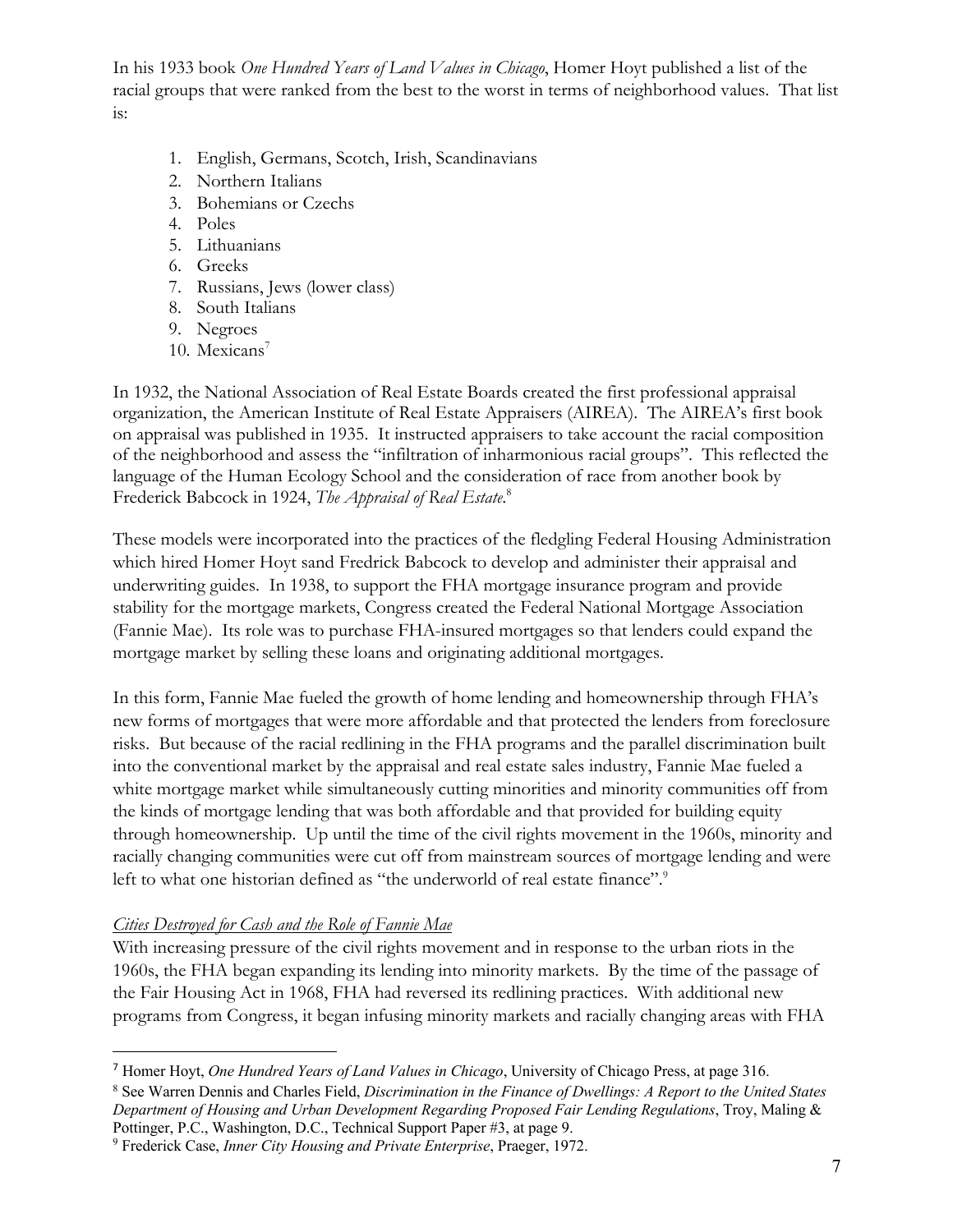lending.<sup>10</sup> Meanwhile, the conventional market was still ruled by existing racial appraisal and underwriting policies. This created a dual housing finance market defined by race.

Unlike conventional loans which were made primarily by savings and loans and commercial banks, FHA lending was dominated by mortgage bankers who borrowed their funds on commercial lines of credit. Profits were based on margins between the cost of borrowing their funds, the origination fees, and the income from servicing the loans after they were sold to Fannie Mae and/or Freddie Mac in the secondary market. The financial incentives were to make as many loans as possible, sell them in the secondary market, and secure the fees for servicing the loans. The servicing income depended upon not spending time on working on delinquent loans. This created an incentive for the lenders to foreclose as quickly as possible. Because the loans were completely insured against loss, the mortgage companies could actually increase their profits by foreclosing as soon as possible on delinquent loans.<sup>11</sup>

With careful monitoring of FHA lending, this could have ushered in a new era of fair lending and the expansion of minority homeownership and the building of equity in their homes. But the U.S. Department of Housing and Urban Development ("HUD") did not provide any real oversight of FHA lending. As a result, what could have been a substantive reversal in the racial mortgage markets actually provided the incentives for expanded racial exploitation. These loan programs produced massive levels of fraud from real estate agents, mortgage companies and HUD underwriters and housing inspectors.

Brian Boyer's book *Cities Destroyed for Cash* in 1973 provides the most comprehensive study of the FHA scandals. Boyer reported that by May of 1973, the government had indicted 250 people with another 300 cases waiting to be filed.<sup>12</sup> When Boyer collected the FHA foreclosures into a single mythical city (Romney City), he concluded that it had 350,000 houses (about half of them already boarded up) and a population of 1,400,000 - equal to the sixth largest city in the United States at the time, which he termed "a \$70 billion slum".<sup>13</sup>

Boyer's conclusions represent a telling analysis of the FHA scandals:

<sup>10</sup> See for example: The National Commission on Neighborhoods, *People Building Neighborhoods: The Final Report to the President and the Congress of the United States*, chapter on "Neighborhood Reinvestment", U.S. Government Printing Office, March 19, 1979, pages 67-127; Keeanga-Yamahtta Taylor, *Race for Profit: How Banks and the Real Estate Industry Undermined Black Homeownership*, University of North Carolina Press, 2019; Judith Feins, "Urban Housing Disinvestment and Neighborhood Decline: A Study of Public Policy Outcomes", Ph.D. dissertation, Department of Political Science, University of Chicago, 1976; and, Brian Boyer, *Cities Destroyed for Cash: The FHA Scandal at HUD*, Follet Publishing Company, 1973. For examples of changes in HUD's underwriting see, for example: Letter from the Commissioner of FHA, U.S. Department of Housing and Urban Development to All Approved Mortgagees, November 8, 1965; Letter from the Commissioner of FHA, U.S. Department of Housing and Urban Development to All Approved Mortgagees, July 31, 1967; and, Letter from the Commissioner of FHA, U.S. Department of Housing and Urban Development to All Approved Mortgagees, August 2, 1968.

<sup>&</sup>lt;sup>11</sup> See, Urban-Suburban Investment Study Group, *The Role of Mortgage Lending Practices in Older Urban Neighborhoods: Institutional Lenders, Regulatory Agencies and Their Community Impacts*, Paper #5, "The Role of the Mortgage Banker in the FHA-Insured Single-Family Home Loan Process", at pages 121-162. The fast foreclosure activities of mortgage companies using FHA loans during this period were documented in the following investigation by HUD but the results were never published: George Lefcoe with Gene Toten and John Moran, "Causes of Defaults in FHA Single-Family Mortgage Programs", U.S. Department of Housing and Urban Development, June 26, 1973.

<sup>12</sup> Boyer, *Cities Destroyed for Cash, supra* note 10, at page 17.

<sup>&</sup>lt;sup>13</sup> Ibid, at page 37.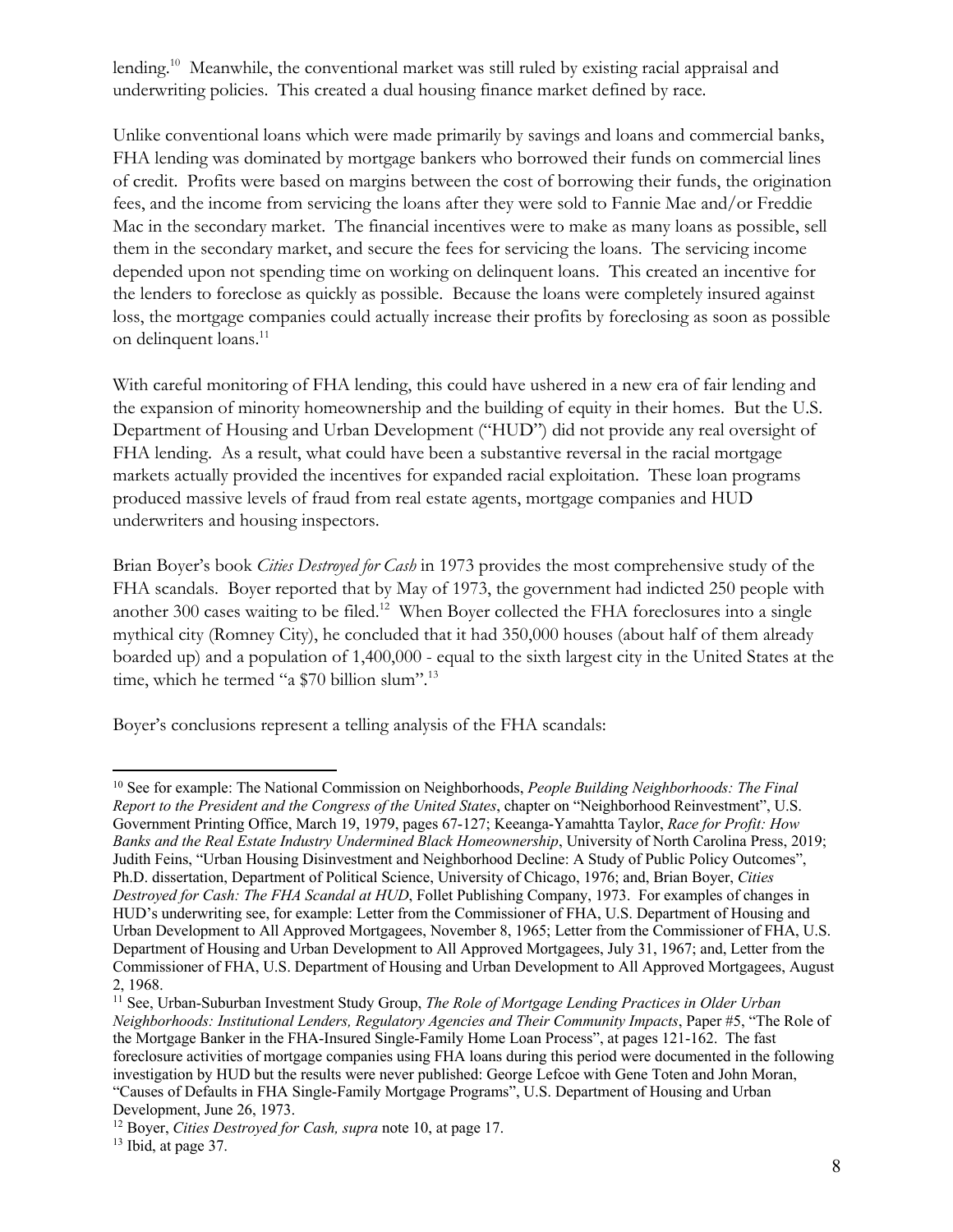*The national solution to the black riots of 1966, 1967 and 1968 was the FHA low-income housing programs, but what they have done is destroy the homes and neighborhoods of the poor, giving millions of people a glimpse of hope yet quickly snatching it away.14*

The disaster known as the FHA scandal was not caused by ignorance or a lack of sophistication. Instead, it was a deliberate program of urban ruin for profit, under the cover of government housing law and with an endless flow of federal money.<sup>15</sup>

Reviewing the impact of the FHA scandals, the report of the National Commission on Neighborhoods stated that:

*The FHA scandals reached crisis proportions in the early 1970s. The insurance funds for some of the high risk and subsidized loan programs were not sufficient to meet all the claims and the government had to spend Treasury funds of about \$2 billion to make up for the losses. ... Up until 1965, FHA repaired the properties it acquired through foreclosures. However, they were so swamped with foreclosures that this practice was dropped. At one time, HUD had over 100,000 properties in its possession.16*

Without the secondary market, this massive racial exploitation could not have happened. Fannie Mae not only funded the FHA secondary market, but it purchased all FHA loans without any review or oversight. During this period, Fannie Mae did not have a single underwriter or a single person on staff whose job it was to consider the quality of these loans.<sup>17</sup> Just as Fannie Mae had been a driving force behind expanding the white homeownership market after 1938, it was a driving force behind the scandals that devastated minority and racially changing communities in the late 1960s and the 1970s. In this case, however, there should have been an awareness and response to its role.

#### *Continuing Racial Issues in the Conventional Markets*

It was the FHA scandals that precipitated the community organizing that led to the anti-redlining movement in the 1970s. While it was the abuse of FHA lending that was devastating minority and racially changing communities, the focus of anti-redlining activities was to bring safe and fair lending into these markets by ending the redlining by conventional lenders that supplied the bulk of home lending in the United States. Therefore, when the Home Mortgage Disclosure Act of 1975 (HMDA) was passed, it required disclosure of loans by depository lenders (banks and savings institutions). The Community Reinvestment Act of 1977 (CRA) imposed an affirmative obligation on banks and savings institutions to serve their entire communities. This began the era of efforts to secure sustainable and affordable loans from the conventional market while efforts to eliminate the abuses in FHA lending continued.

In 1970, Fannie Mae was given the right to purchase conventional mortgages. Also in 1970, the government created the Federal Home Loan Mortgage Corporation (Freddie Mac) to provide competition to Fannie Mae and to expand conventional lending by banks and savings institutions.

<sup>&</sup>lt;sup>14</sup> Ibid, at page 20.

<sup>&</sup>lt;sup>15</sup> Ibid, at page 4.

<sup>&</sup>lt;sup>16</sup> National Commission on Neighborhoods, supra note 10, at page 76.<br><sup>17</sup> See: Urban-Suburban Investment Study Group, supra note 10, Katie Kenny, Paper #8 "The Secondary Mortgage Market: FNMA and GNMA and FHA-Insured Single-Family Loans", at page 230; and The National Commission on Neighborhoods, supra note 10, at page 101.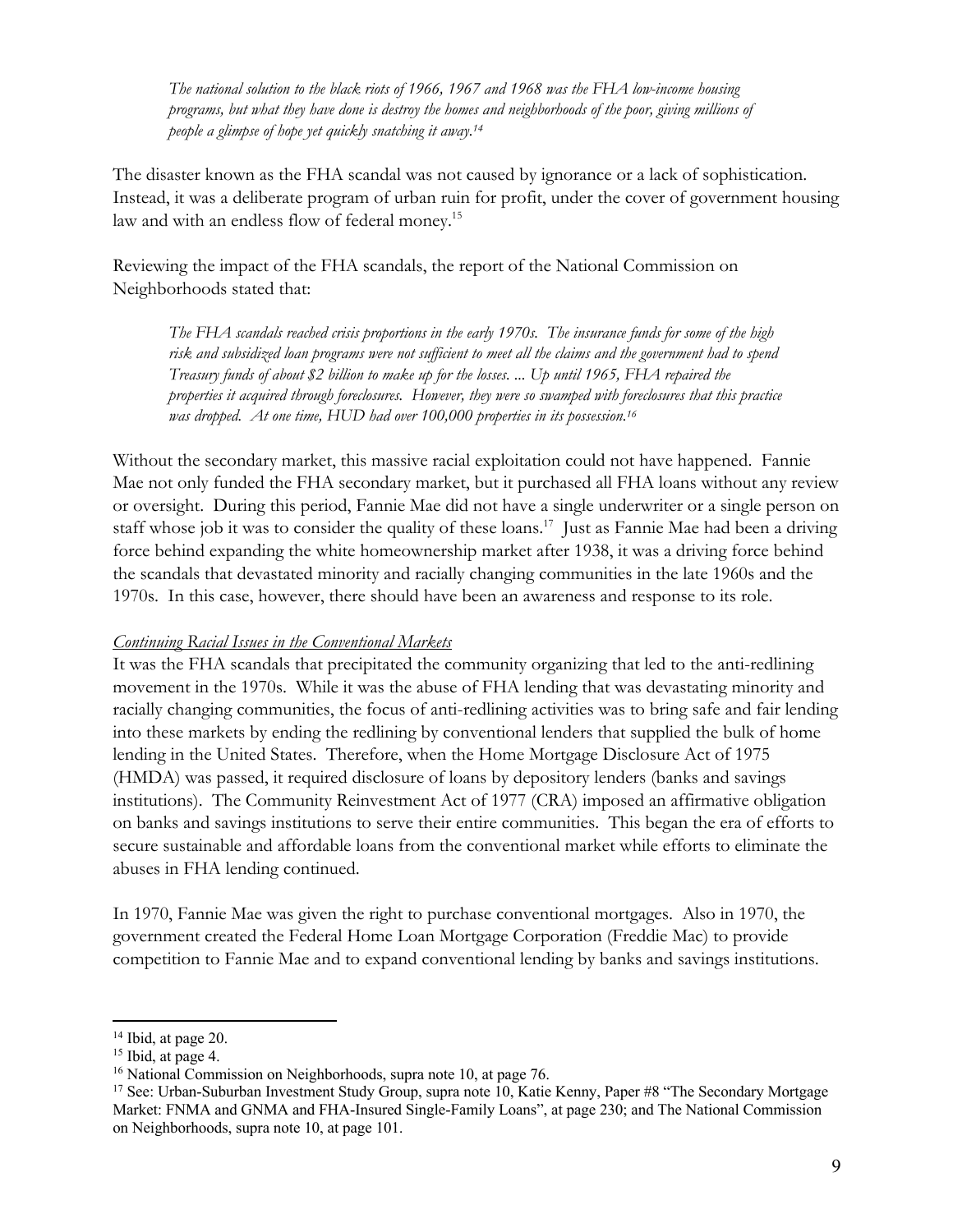At this time, however, the GSEs generally adopted the underwriting standards of the conventional market lenders. Two issues were of particular importance in eliminating mortgage discrimination.

First, the appraisal standards and appraisal forms used by the GSEs incorporated the consideration of race that was still used by the professional appraisal industry and that was central in their training and certifications programs. In 1976, the Department of Justice sued the professional appraisal institutions for racial discrimination.18 The AIREA (the largest of these organizations) joined in a settlement that removed major sections of their texts and instituted new training programs. Still, the consideration of race remained in the appraisal process for the GSEs until the Senate Committee on Banking, Housing, and Urban Affairs held hearings in December of 1978 on appraisal discrimination. At that time, Freddie Mac agreed to remove racial references and make other changes to its appraisal process. Fannie Mae, however, only agreed to eliminate actual data on the racial composition of the areas.<sup>19</sup>

There were other aspects of the appraisal process that had a disparate impact on minority housing markets. Commenting on one of these factors, the National Commission on Neighborhoods reported:

*Perhaps the most serious remaining problem is the use of the concept that the term of the loan should not exceed its [the property's] estimated "remaining economic life." "Economic life" is an appraisal term for the period of time the property supposedly will produce income from rent or by sale. Reliably estimating remaining economic life is virtually impossible, and subjectivity of the estimate therefore allows discriminatory assumptions about the neighborhood life cycle or racial change to be used.20*

At the Senate hearings, Freddie Mac agreed that it would only consider economic life if it was estimated to be less than five years. Meanwhile, Fannie Mae refused to change its practice.<sup>21</sup> Nonetheless, appraisal issues remain.

Fannie Mae's practice of using the lowest appraised value when more than one appraisal has been made for a loan makes it difficult for buyers and local lenders to overcome appraisal discrimination that results in artificially low appraisals. These appraisals become the comparables for future loans, supporting a cycle of low values if not actually a cycle of decline. This exacerbates the very problem of the "appraisal gap" identified in the recent study by Freddie Mac.<sup>22</sup>

In many instances, biases are built into the appraisal process not simply by the selection of the comparables to be used, but by the fact that appraisers may use as comparables the sales where they themselves set the appraised values. This was common during the era of the FHA scandals and in

<sup>&</sup>lt;sup>18</sup> For a detailed description of the use of race in the professional appraisal standards at this time, see, "Plaintiff's Response to the First Set of Interrogatories of the Defendant American Institute of Real Estate Appraisers", filed by the U.S. Department of Justice in the case of *U.S. verses American Institute of Real Estate Appraisers of the National Association of Realtors, the Society of Real Estate Appraisers, the United States League of Savings Associations, and the Mortgage Bankers Association of America*, (C.A. No. 76 C 1448: Northern District of Illinois, 1976).

<sup>19</sup> See, for example: U.S. Congress, Senate Committee on Banking, Housing and Urban Affairs, "FNMA-FHLMC Underwriting", 95<sup>th</sup> Congress, 2<sup>nd</sup> Session, hearing held on December 19, 1978; and National Commission on Neighborhoods, supra note 10, at page 104.

<sup>20</sup> Ibid., National Commission on Neighborhoods.

<sup>&</sup>lt;sup>21</sup> Ibid., National Commission on Neighborhoods.

<sup>22</sup> "Racial and Ethnic Valuation Gaps in Home Purchase Appraisals", Economic & Housing Research Note, Freddie Mac, September 2021.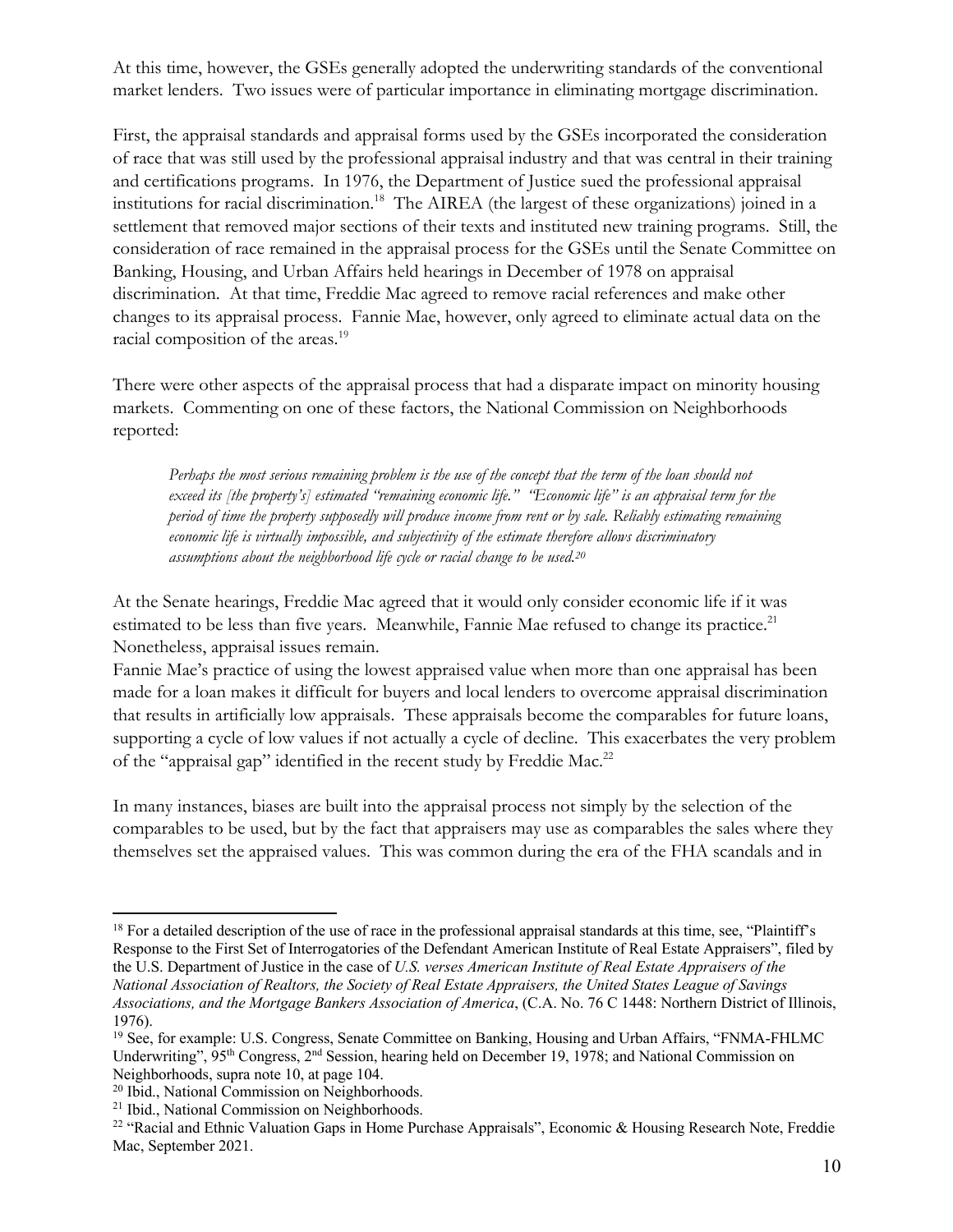more recent claims of fraud as well.<sup>23</sup> The use of second appraisals has been a feature of some CRA loan programs that challenged discrimination by creating "second look" requirements for rejected loans. Second look protections built into lending programs include not only the review of appraisals, but the review of income and credit issues as well.

The second major concern of the anti-redlining movement was that the GSEs used very conservative underwriting standards for conventional loans, most importantly the requirement that borrowers make a down payment of at least 20% of the property value. This posed a serious problem for serving low- and moderate-income markets. While the FHA provided low down payment programs, the GSEs did not provide these options for conventional loans.

When Fannie Mae created the Community Homebuyers program that did provide for low down payments, it was developed by National People's Action (NPA) and General Electric Mortgage Insurance Company and eventually accepted by Fannie Mae. This was the first major enterprisewide program of its kind for the GSEs. Other versions and variations have been developed by both Fannie Mae and Freddie Mac over the years and have been critical in expanding the conventional market for affordable and sustainable loans.

A related set of issues is the initial reluctance of Fannie Mae to purchase seasoned loans from special CRA programs. Not having an active secondary market for these CRA loans meant that the banks had to portfolio the loans. This limited their ability to continue to make more of these loans. After protracted negotiations, Fannie Mae did begin to purchase these loans. This expanded into a regular facet of the GSEs' purchases.

Therefore, progress was made during this period, but it often resulted from pressure from Congress or community stakeholders.

#### *The GSEs and the Great Recession*

There is no need to recount the scale of damage that resulted from the collapse of the mortgage markets and the Great Recession. Placing of the GSEs in receivership under the Federal Housing Finance Agency (FHFA) is evidence enough of the failure of the GSEs to provide affordable and sustainable mortgages as they invested heavily in the subprime market. The fact that these mortgages contained fraudulent underwriting is clear in the lawsuits filed by FHFA against 18 lenders in 2011 to recover damages for selling Fannie and Freddie securities that "had different and more risky characteristics than the descriptions contained in the marketing and sales materials".

While these lenders may be technically liable for making false claims, the evidence is that the risks and abuses in the subprime market were well known years before the GSEs became major players in the subprime market. That is, the GSEs knew or should have known of the risks and high possibility of fraud and misrepresentation before they purchased such loans and before they counted any such loans as part of their affordable housing goals. Moreover, it was also well known that the

<sup>23</sup> See, for example, Boyer, *Cities Destroyed for Cash*, supra note 10. For litigation that related to appraisers using their own comparables for future valuations see for example: Calvin Bradford, "Report on the Role of the Veterans Administration in Causing Rapid and Massive Racial Resegregation" submitted to the court by the plaintiffs in the case of *Jorman, et al. versus Veterans Administration, et al*. (C.A. No. 77 C 581: Northern District of Illinois), May 18, 1984, or appraisal issues in the case of *Joyce Saucier, et al. versus Countrywide Home Loans, et al.* (Civil Action No. 05-0001475) and *Lavana F. Fitzhugh, et al. versus Countrywide Financial Corp., et al.* (Civil Action No. 04-6830) in the Superior Court of the District of Columbia.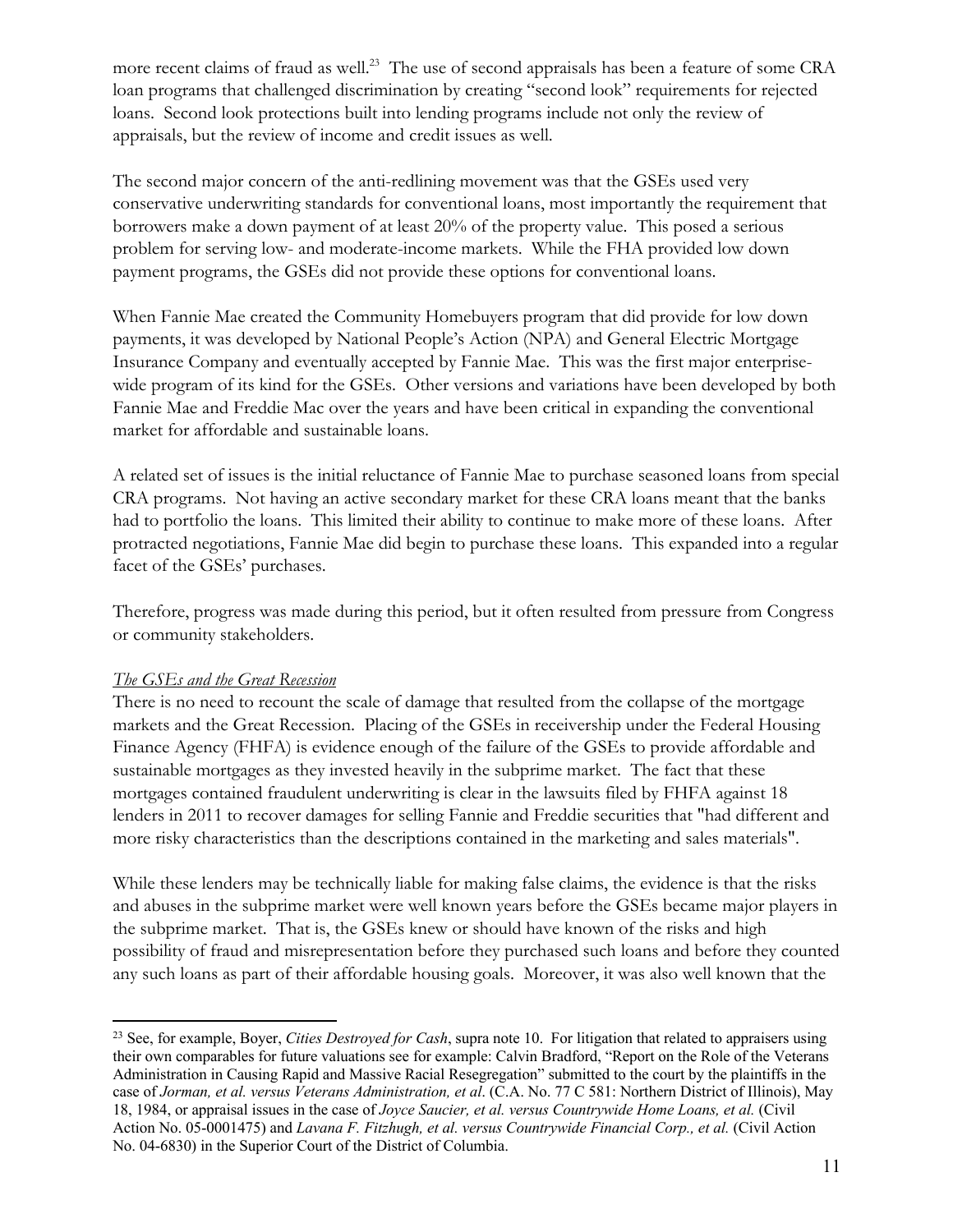toxic subprime loans were disproportionately concentrated in minority communities. There were many studies by stakeholder groups warning of the impacts of these loans.

For example, the research arm of National People's Action (NPA) produced a study in 1999 of subprime lending and foreclosures in the City of Chicago, one of the largest minority home buying markets in the country. In tracing subprime lending and foreclosures beginning with loans made in 1991, the study concluded that, "The increase in foreclosures corresponds to the increase in originations by subprime lenders, not home-loan originations. Loans by subprime lenders increased from 3,137 in 1991 to 50,953 in 1997, a 1,524% increase." A detailed inspection in one Chicago community of color showed that the foreclosures commonly led to abandoned properties.<sup>24</sup> Other studies have also described the larger detrimental impact of these foreclosures in the communities where they are located.<sup>25</sup>

Even if the GSEs did not pay attention to such stakeholder studies and research by consumer and reinvestment groups, a joint Predatory Lending Task Force from HUD and the U.S. Department of Treasury in 2000 warned of the fraud and abuses in this market. The report stated:

*The explosive growth of subprime mortgage lending has thus created a corresponding increased potential for abuse of consumers. The existence of these practices is especially troubling to the extent that, as findings from a recent HUD report indicate, subprime lending is most heavily concentrated in lower-income and predominantly minority neighborhoods. Predatory lending has contributed to the rapid growth in foreclosures in many inner-city communities, and foreclosures can destabilize families and entire neighborhoods.26*

The report described the characteristics of toxic and fraudulent predatory subprime loans. The report made extensive recommendations to combat predatory lending. One recommended that:

*Congress enact legislation to clarify, as necessary, the authority of HUD and the Federal Housing Finance Board as the mission regulators of the Government Sponsored Enterprises (Fannie Mae, Freddie Mac and the Federal Home Loan Banks) to prohibit the purchase by each of these entities of predatory loans. Regulations in this area should address the restrictions already voluntarily undertaken by Fannie Mae and Freddie Mac.27*

The Task Force also published a report on the "unequal burden" of subprime lending and foreclosures in minority communities.<sup>28</sup> This study was supported by special studies and forums on the subprime patterns in Atlanta, Baltimore, Chicago, Los Angeles, and New York. These special studies were based on the type of methodology used in NPA's 1999 Chicago study.

Given the clear warnings about the risks and minority impacts of subprime lending, the use of these loans to serve the GSEs' affordable housing goals was an act that betrayed their Congressional mandates. These subprime loans not only contributed to the losses for individual borrowers, but

<sup>24</sup> National Training and Information Center, *Preying on Neighborhoods: Subprime Mortgage Lending and Chicagoland Foreclosures*, Chicago, September 21, 1999.

<sup>25</sup> See, for example: *Losing Ground: Foreclosures in the Subprime Market and Their Cost to Homeowners*, supra note 10; *Subprime Lending is a Net Drain on Homeownership*, supra note 10; and, *There Goes the Neighborhood: The Effect of Single-Family Mortgage Foreclosures on Property Values*, supra note 10.

<sup>&</sup>lt;sup>26</sup> HUD-Treasury National Predatory Lending Task Force, Curbing Predatory Lending, 2000, at page 1.

 $27$  Ibid, at page 11.

<sup>&</sup>lt;sup>28</sup> *Unequal Burden: Income and Racial Disparities in Subprime Lending in America*, U.S. Department of Housing and Urban Development, April 2000.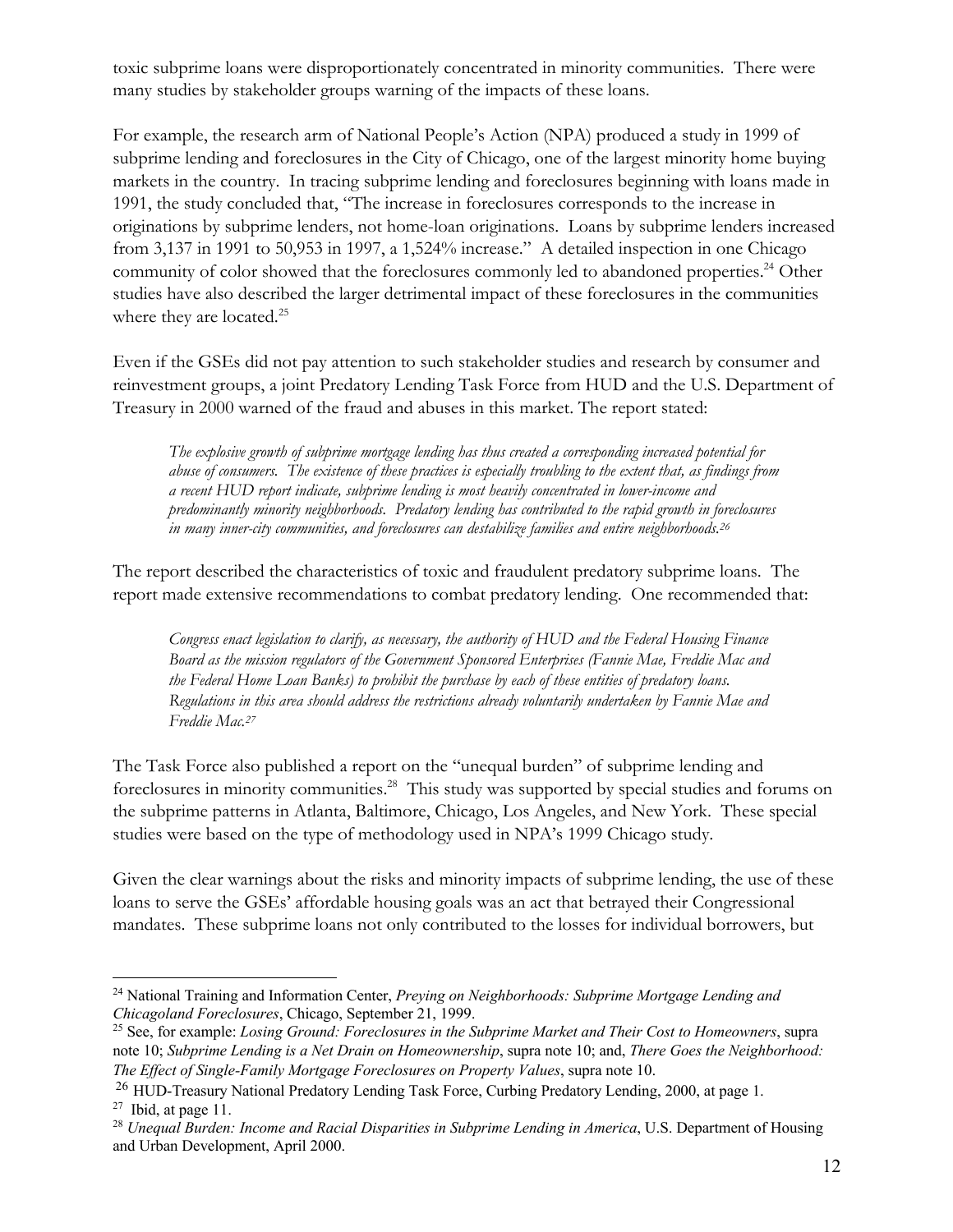the impacts created a loss of value for others in the neighborhoods where they were located and undermined the economic health of entire communities and cities.

## *Historical Summary*

Surely, the programs of the GSEs have expanded homeownership to many low- and moderateincome and minority borrowers and communities. Nonetheless, much of the history of the GSEs has been supportive of the dual racial housing markets, and on a massive scale. Fannie Mae was complicit in the creation of redlining through the very structure of its creation. Fannie Mae was an accessory to the FHA scandals by blindly purchasing any loan with FHA insurance. Fannie Mae and Freddie Mac fueled the destruction of minority communities through their investments in toxic subprime lending, devastating formerly redlined minority communities rather than building equity in homeownership.

The role of FNMA in fueling the FHA scandals as well as the role of both GSEs in infusing minority communities with toxic subprime loans has contributed to massive racial exploitation and undermined billions of dollars in efforts to reinvest in formally redlined communities. Millions of minorities lost their homes or lost equity in their homes due to foreclosures in their neighborhoods. Brian Boyer's conclusions about the FHA scandals applies as well to the roles Fannie Mae and Freddie Mac played in the unequal burden of predatory lending in minority communities:

*They created class bitterness and hatred where none needed to exist. Where, at least, no new bitterness and hatred were called for. … [They] worked the economic levers that kept this society physically segregated. Some of it was the product of ignorance, but none of it was accidental.*

*Nor have urban blight and abandonment been the result of processes no man understood or could prevent, as the official line pretends. Instead, the destruction of our cities has come about solely for profit…29*

Therefore, the GSEs have an especially important obligation to use their resources to build equity and support affordable sustainable mortgages in minority and low- and moderate-income communities. This places a clear burden on the Equity Plans to overcome the failures of the past and set and achieve goals that are more than marginal or simply reflect the existing market patterns.

# **Section III - A Sample of How Key Issues Can Be Addressed in Serving the Goals and Objectives of the RFI**

This section returns to the key issues described at the beginning of this letter and provides examples of how these issues can be reflected in the Equity Plans. As we noted at the beginning of these comments, the range of objectives for the Equity Plans is impressive and expansive. The purpose of this section is not so much to make specific recommendations for programs and policies but to provide examples of how the development and implementation of the Equity Plans can be structured to avoid the failings of the past.

## *The Primacy of Listening to the Affected Communities*

Because the most creative and sustainable programs as well as the critical identification of barriers to fair and affordable lending have traditionally come from community stakeholders and local institutions, the Equity Plans need to be developed in response to the needs identified by these groups. Failing to listen to and respond to these groups has been one of the reasons that the GSEs have made only marginal gains in supporting truly affordable and sustainable mortgage lending.

<sup>29</sup> Boyer, *Cities Destroyed for Cash*, supra note 10, at page 20.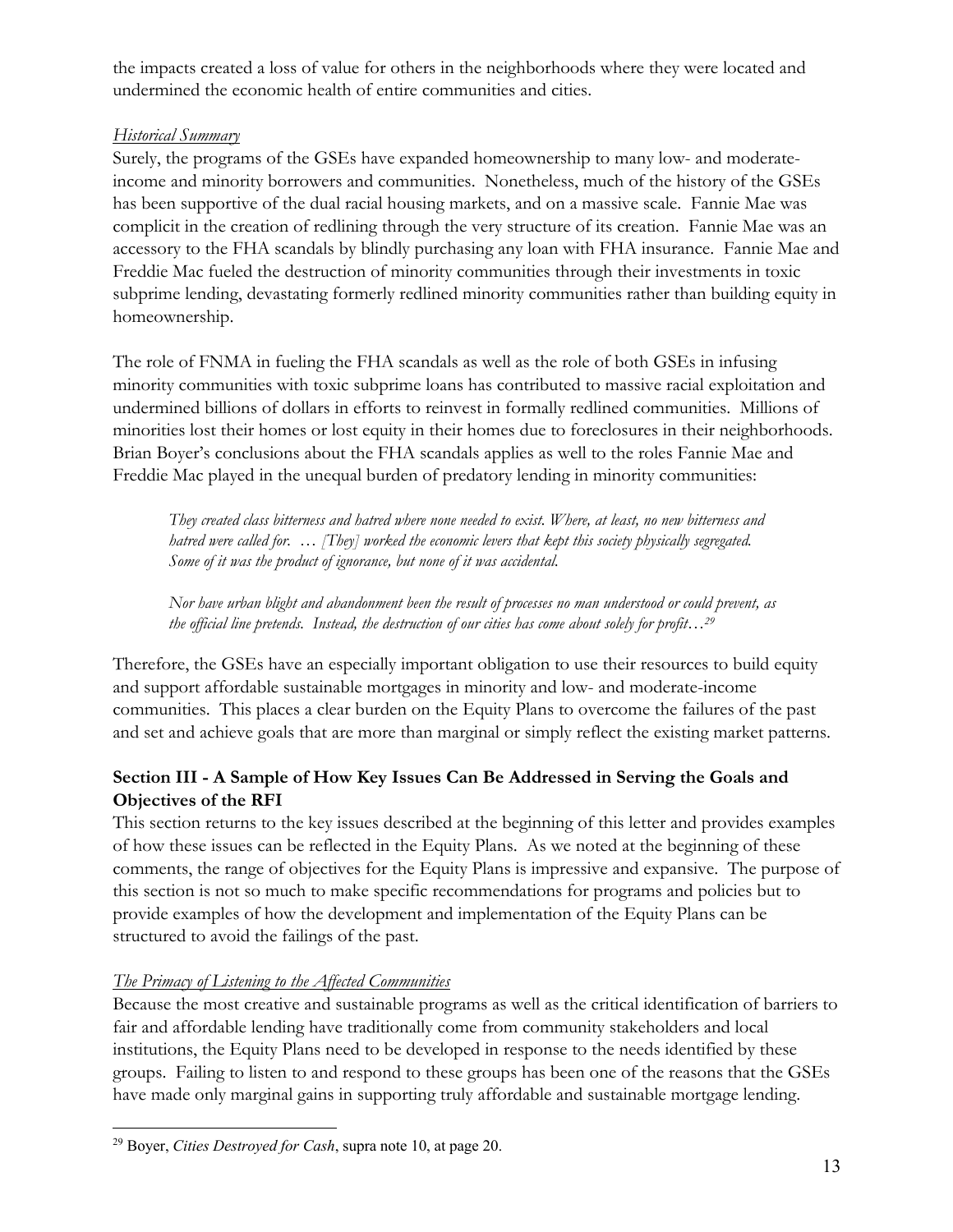While the listening session and comment letters that are part of FHFA's RFI will solicit a broad range of concerns and recommendations, the timeframe for developing the initial plans that will be in effect for three years does not allow for the kinds of work by the individual Enterprises that is necessary to assess the value of these recommendations, engage with the groups, and develop the most effective ways of incorporating the most promising elements or the most important criticisms into the initial plans. Therefore, the plans need to contain a set of activities to ensure that stakeholder groups, especially those representing and/or serving minority and low- and moderateincome communities and borrowers have a substantive role (rather than simply a commenting role) in establishing the metrics to assess the plans and to determine the changes needed in the future.

As a beginning step, and to the extent now possible, the GSEs need to engage in their own listening sessions and request comments on the kinds of activities and programs that need to be included in their plans as well as comments on the policies and practices, underwriting, purchasing and servicing standards that need to be revised or eliminated as barriers to fair and affordable lending. This needs to be followed by a process that provides a formal means for the GSEs to work with the groups that have identified the most valuable and critical recommendations.

One aspect of this process in the future might be that the Enterprises be required to hold annual meetings with a broad range of local stakeholders. They might be required to establish advisory boards of community stakeholders and local development, lending, and reinvestment groups. Such advisory groups, however, need to be structured as ongoing working relationships and not short meetings on an occasional basis. To take advantage of the expertise of the stakeholders who participate in these groups, those with limited resources need to be compensated for the value of their expertise and not simply for travel expenses to meetings.

In addition, the GSEs should be required to engage in formal research to identify and review lending patterns of local institutions and programs with an outstanding record of continuing service to minority and low- and moderate-income communities and borrowers and analyze the way these institutions assess local needs, develop loan products and programs, and market their services. This applies not only to activities that invest in "previously redlined" and "racially concentrated areas of poverty", but also activities related to expanding opportunities "in areas with access to educational, transportation, economic, and other important opportunities" (which appears to be the category that relates to predominantly white and higher-income areas). Finally, this research and the resulting analyses need to be made available to the public.

#### *The Need to Distinguish Between Scale versus Sustainability; The Misuse of the Term Affordable versus Sustainable;*  and *The Need to Understand the Difference between Fair Lending and Minority Lending.*

These three issues need to be considered collectively. The first issue is basically a warning not to set goals or use metrics that measure the volume of production separately from the context that measures sustainability. That is, the metrics must measure whether the lending is actually affordable in an ongoing context, and whether the lending is free from discriminatory, abusive, or fraudulent aspects and terms.

If the past activities of the GSEs had been assessed in the context of sustainable lending, the promise of building equity and value in homeownership for minorities might have been an achievable response to the Fair Housing Act rather than the GSEs supporting lending that offered "a glimpse of hope yet quickly snatched it away". Had the scale of the activities by Fannie Mae during the late 1960s and 1970s or both GSEs in the 1990s and early 2000s been measured in the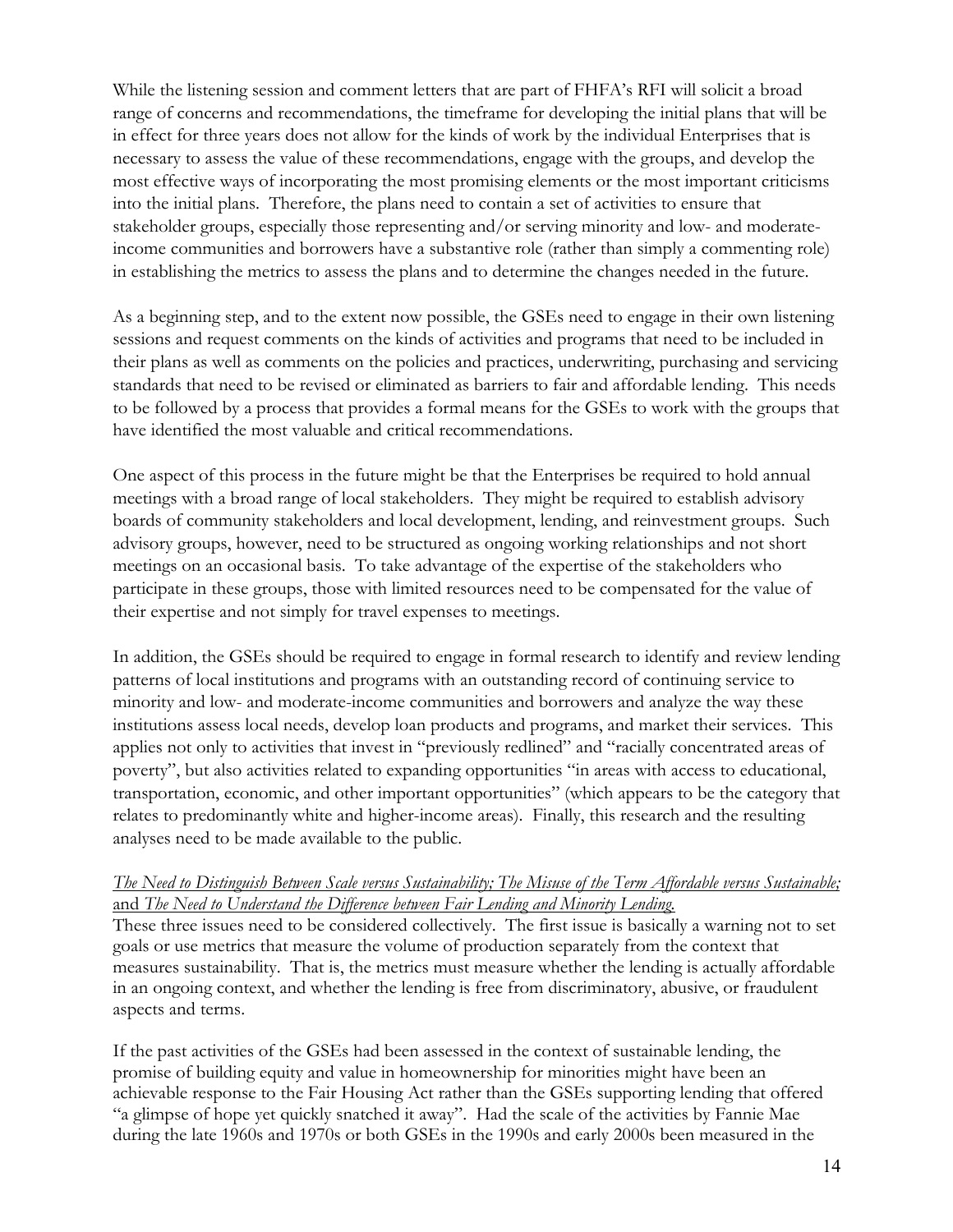context of sustainability, whole communities and cities might have been saved. Therefore, the programs, policies, and mortgage purchases of the GSEs need to be evaluated using metrics that assess the actual affordability of the loans in terms of providing lending that is within the means of the borrowers, free from fraud and misrepresentation, and provided to all markets and borrowers through fair and nondiscriminatory marketing.

This means not simply setting goals and reporting the volume achieved. Simply setting goals based on who received loans has led to much of the past history of exploitation and foreclosure. It means screening and constantly reviewing the loan purchases for terms that are misleading, fraudulent, or that are not within the means of the borrowers. Measuring and supporting what is truly affordable and sustainable also means seeking out underwriting standards and programs that can expand the markets to those who have been denied credit through the existing channels both in minority areas and in white and higher-income areas.

#### *The Need to Identify Fair, Affordable, and Sustainable Lending Practices and Programs that Are Scalable*

The reporting of the GSEs' work with special programs is laudable and important. Lending needs and the programs that serve those needs vary from one region, one city, and even one community to another in the same metropolitan areas or cities. Expanding the mortgage markets by responding to local needs can have major impacts on individual communities. While the RFI for the Equity Plans supports reporting by the GSEs of activities related to valuable local and special programs, there is also the need to assess and support the increased scale of successful and sustainable programs. In this regard, the Equity Plans need to incorporate research on local successful programs with an eye on the ability to expand them into larger markets. This does not mean that all local programs contain features that are conducive to expansion in different markets.

As noted previously, Neighborhood Housing Services grew from a single initiative in Pittsburgh to a national program (NeighborWorks) because it contained features that allowed local needs and local organizations and lenders to meet the needs of underserved markets in different cities in ways that provided flexibility to a generic structure.

The mortgage programs of Self-Help Credit Union grew from a small rural housing initiative. It now has a portfolio of affordable and sustainable home loans that is close to \$1 billion. Moreover, it has developed relationships with local and national lenders in many locations across the country to provide a secondary market for affordable and sustainable loans in underserved communities. Its own secondary market portfolio in 2020 was over \$450 million.<sup>30</sup> While the lending of the GSEs helped precipitate the Great Recession, Self-Help continued to make and invest in sustainable loans in low- and moderate-income and minority communities.

The GSEs need to engage in research to understand how successful programs work and how to support these programs in their purchasing and servicing activities. The GSEs need to engage with those who are operating successful programs and assess whether the structure and activities of these programs can be increased at scale through the support of the GSEs. This links us back to the first priority, that of engaging with the local institutions and programs that represent and/or serve the minority and low- and moderate-income markets.

*The Need for Fair Lending Actions to Be Subject to Evaluation by Outside Agents with Experience Enforcing Fair Housing, Fair Lending, and Civil Rights Laws*

<sup>&</sup>lt;sup>30</sup> Self-Help Credit Union 2020 Annual report at https://www.self-help.org/ar/2020/.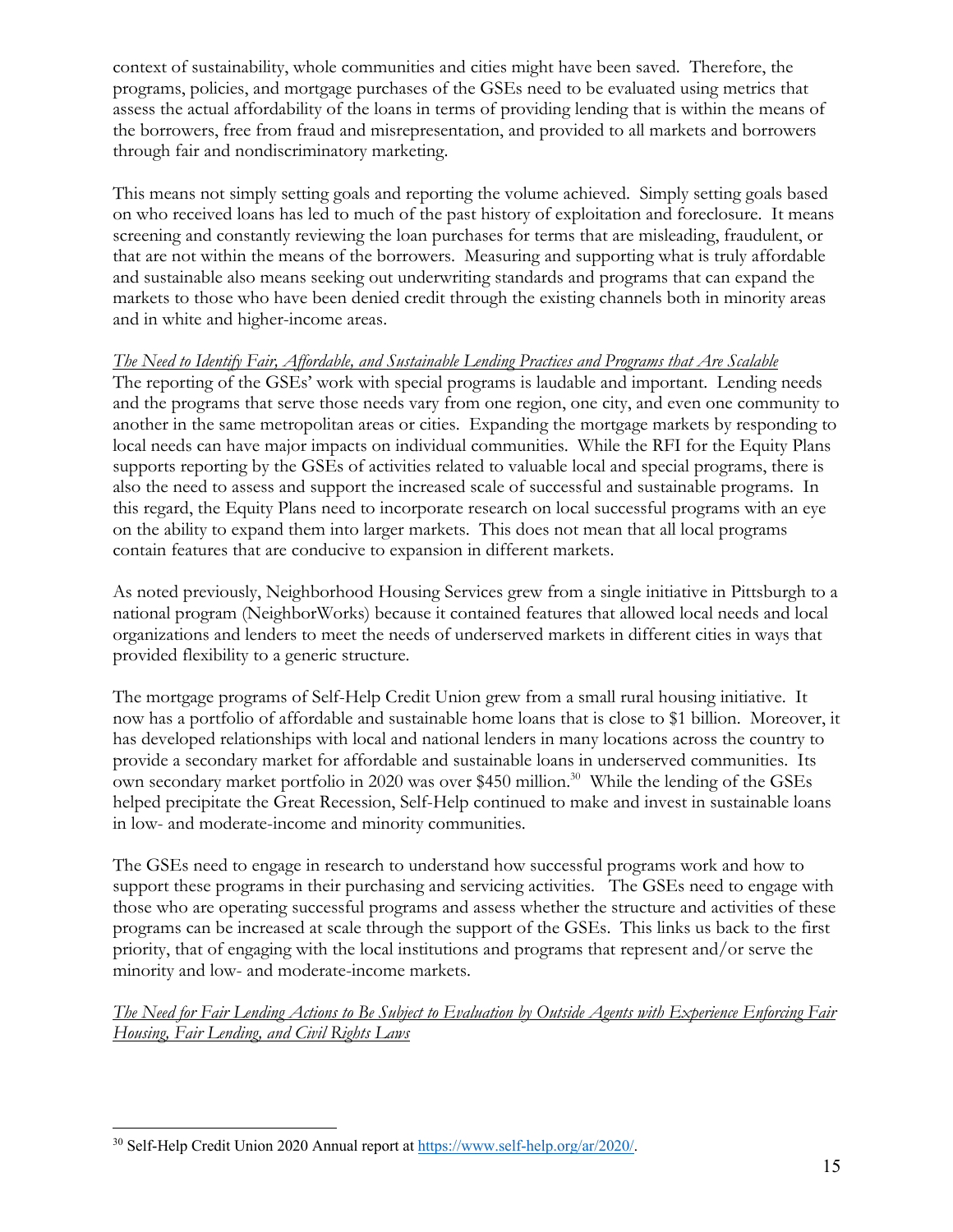The recent Memorandum of Understanding between HUD and FHFA provides a formal effort to cooperate in fair housing enforcement.<sup>31</sup> While this adds to the resources of the FHFA to enforce fair housing violations and correct discriminatory policies and practices, one needs to recognize that there is a broad range of organizations and agencies that engage in fair housing education, training, and enforcement. Historically, these organizations and agencies have been at the forefront of identifying fair housing issues and violations. Therefore, in addition to the GSEs' own fair housing programs and the cooperative agreement between HUD and FHFA, the Equity Plans need to draw on a larger range of fair housing expertise and enforcement experience into the process of defining goals, identifying discrimination issues, and developing interventions.

In its original form, the "Airlie House Conference" was a bold and critical move to engage Fannie Mae with those organizations, agencies, and individuals with decades of fair housing experience. This is the kind of serious ongoing fair housing activity that should be required either of the Enterprises individually or collectively. This should involve representatives of civil rights and fair housing organizations, representatives of government oversight and enforcement agencies, lenders, and community-based organizations providing a broad spectrum of perspectives from those most actively involved in advancing fair lending.

Finally, while the purpose of this section is largely to recommend the kinds of structure and processes that should guide the development and implementation of the Equity Plans, there are two places where it seems important to make specific recommendations. These relate to multifamily housing and physical access for individuals with disabilities and households receiving supplemental income from Housing Vouchers, Social Security Disability Income, or other similar programs.

Using the multifamily guide for Freddie Mac as a reference, there are extensive requirements for the inspection of properties. Sellers are required to represent that the properties comply with all applicable laws. This would include the Fair Housing Act. Given the focus of the Equity Plans on fair lending, it would be prudent to verify these claims in relation to the seven design and construction requirements of the Act that make the property and the units in the property accessible to person with physical disabilities. In spite of the many inspection requirements for the properties, there is no provision to provide an inspection report related to the accessibility requirements of the Act. In as much as issues of discrimination against persons with disabilities are one of the major fair housing complaints, it would seem reasonable to require that sellers provide copies of an inspection for compliance with these provisions of the Act.

Second, HUD's Housing Choice Voucher program provides subsidies to allow eligible households to locate and rent market rate housing units anywhere in the United States. In theory this provides a means for lower-income, minority, and other protected class households to not only locate housing in the communities where they currently live, but in what the RFI defines as "areas with access to educational, transportation, economic, and other important opportunities." Indeed, HUD's research on the voucher program is called "Moving to Opportunity for Fair Housing".

The major obstacle to providing these opportunities is the need for the landlord or property manager to accept these vouchers. Given the scale of multifamily purchases by the GSEs and their distribution across both city and suburban markets, requiring the acceptance of vouchers – and other subsidies such as Social Security Disability payments - as a source of income should simply be made a requirement of selling multifamily properties to the GSEs. Moreover, the owner and management of these properties should be provided with training materials to indicate how the

<sup>&</sup>lt;sup>31</sup> Memorandum of Understanding by and between the U.S. Department of Housing and Urban Development and the Federal Housing Finance Agency Regarding Fair Housing and Fair Lending Coordination, August 12, 2021.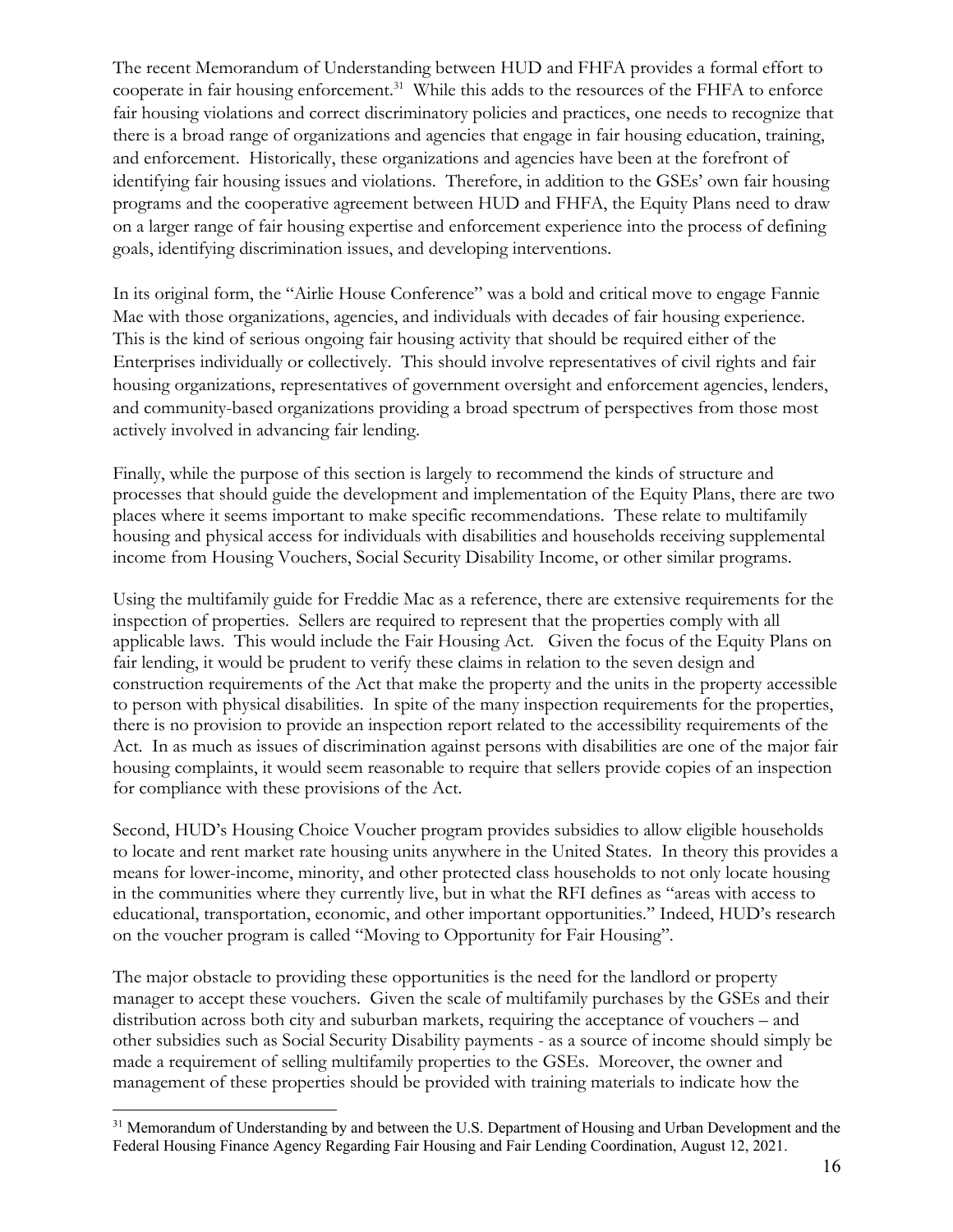income from the support programs should be used in determining the ability of the applicants to afford the units.

#### *The Need for the Equity Plans to Be Accompanied by the Disclosure of Data Adequate for the Public to Participate Effectively in the Assessment of the Plans and the Resulting Performance*

Developing a meaningful evaluation of the Equity goals means that the metrics and evaluation process itself need to be developed in concert with stakeholder groups so that the process is open to a broad range of perspectives and concerns. In order to evaluate the Equity Plans both the GSEs and the public need access to a robust set of public data.

The current forms of public data related to single-family and multifamily purchases are not adequate. While the GSEs file public reports on their purchases and on the status of the loans and servicing, only a limited set of data on purchased properties are made available to the public. The data that are made available can be difficult or impossible to use for those who are not professional researchers with advanced technical skills and software. For example:

For the single-family public data file:

- There are four sets of single-family public data files:
	- o One file contains the single-family owner-occupied data (one set for each Enterprise) with 15 fields of data. The files are too large to load in any Excel program;
	- o A second file contains all the single-family 1-4 unit property data including rental properties (one set for each Enterprise) with 18 fields of data. Both files are too large to load into any Excel programs;
	- o A third file contains all the single-family properties (one set for each Enterprise) with 50 fields of data. These are the only files that include the census tract location of the properties as well as detailed data on the loan terms. These files are also too large to load into any Excel program; and,
	- o A fourth set of single-family data includes all the high-cost properties (one set for each Enterprise) with 16 fields of data. These are the only files that can be loaded into an Excel program.
- There are no directions or any manual on the differences in the data sets or how to use them;
- Each of the files contain different data as well as overlapping data from the other data sets;
- There is no way provided to match all the different files;
- None of the files include name of the seller;
- The census tract data are based on the 2010 count; and,
- There are no data on the status of the loans from purchases in earlier years (such as current, delinquent, in default, in foreclosure, foreclosed, etc.).

For the multifamily public data files:

- There is one set of data on the types of units in the properties (one set for each Enterprise) that can be loaded into an Excel program;
- There is a second set of data on the individual properties (one set for each Enterprise) that can be loaded into an Excel program;
- These files are of vastly different sizes and need to be matched by record number. This presents a very complicated challenge to create a single file with the data for each property along with the types of units for that property;
- These files do not contain the name of the seller;